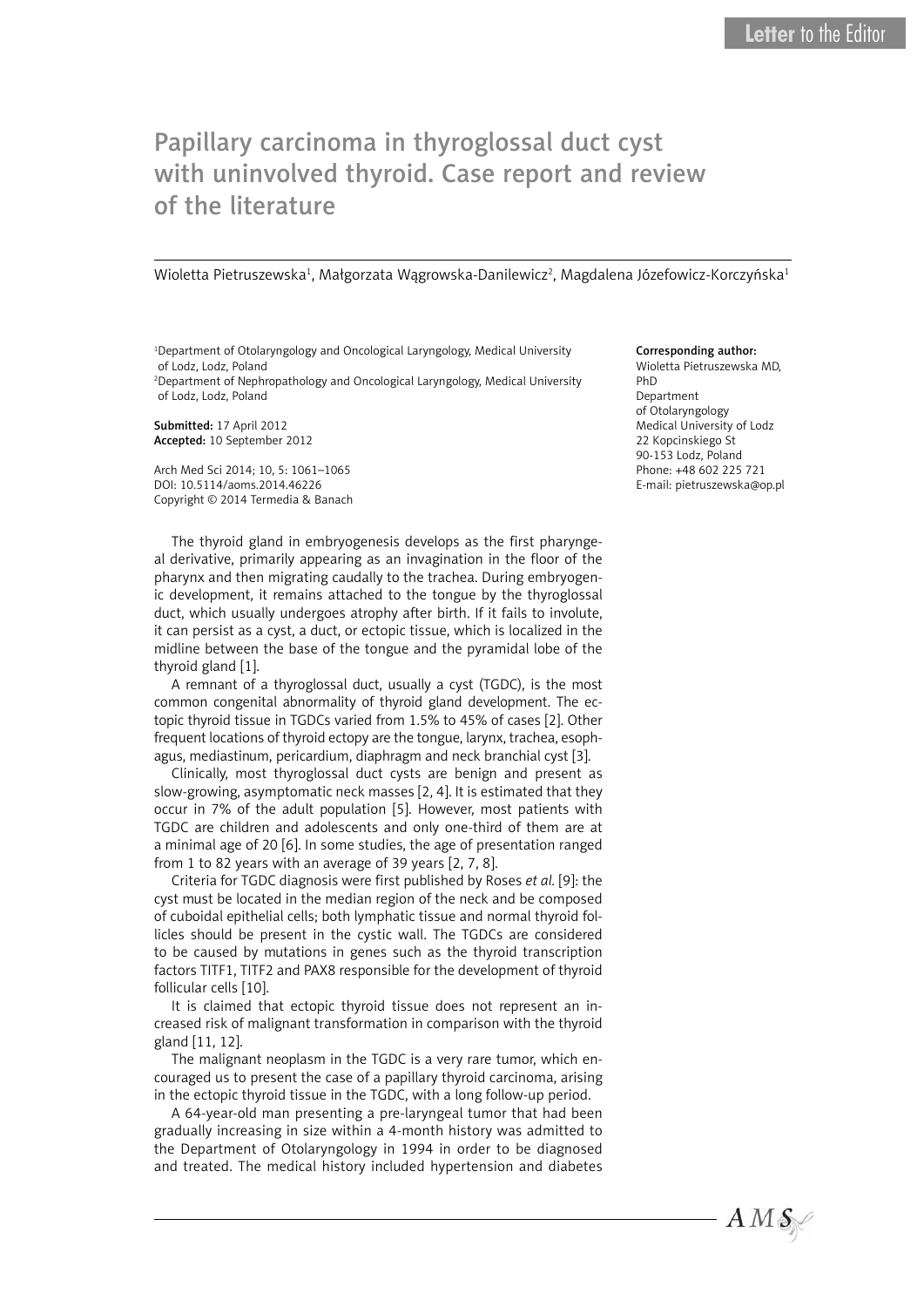but the general condition of the patient was good. The patient had not been previously exposed to radiation or other known carcinogens. Also the family history was negative for thyroid or neoplastic disease. Neither blood and urine tests nor electrocardiogram and chest X-ray disclosed abnormalities.

Physical examination revealed a soft, painless, well-demarcated midline 4 cm × 5 cm tumor with a smooth surface. The mass was situated in the median region of the neck between hyoid bone and thyroid cartilage with unchanged skin over the lesion (Figure 1). The tumor was moveable superficially, but deeply attached to the larynx, and non-tender.

The thyroid gland was apparently normal in size and consistency and no associated cervical lymphadenopathy was found. An indirect laryngoscopy revealed the larynx to be of normal mobility with no abnormalities. Axial computed tomography (CT) revealed an irregular lesion in front of the hyoid bone, whereas the hyoid bone was not damaged (Figure 2). The neck ultrasonography indicated a cyst-like lesion. The fine-needle aspiration biopsy revealed cyst-like liquid, and the presence of carcinomatous cells was not confirmed.

The patient was treated surgically; the Sistrunk procedure was performed, and the tumor was excised with margins of the normal tissue (Figure 3).

Histopathological examination revealed an inhomogeneous, poorly circumscribed tumor with an irregular surface, very difficult to detach, not attached to the hyoid bone. Microscopic images showed papillary cancerous focal infiltration of the wall of the thyroglossal duct remnant. The histopathological diagnosis was papillary carcinoma in thyroglossal duct cyst (Figure 4).

Paraffin-embedded tissue sections were stained with monoclonal antibodies raised against thyroglobulin (NCL-THY, clone 1D4, 1 : 50, Novocastra) and cytokeratin 19 (NCL-CK19, clone b170, 1 : 100, Novocastra) using a peroxidase labeled streptavidin-biotin kit in standard immunohistochemistry techniques. Cancer cells demonstrated immunopositivity for thyroglobulin (Figure 5) and for cytokeratin 19 (Figure 6).

There were no complications in the postoperative period. One month after the operation, in the



Figure 1. Patient before surgical procedure with the enlarging anterior midline neck mass



Figure 3. Tumor resected during Sistrunk's surgical procedure. A mass of 4 cm  $\times$  3 cm  $\times$  3 cm was removed including the entire duct from the thyroid gland to the level of the foramen cecum and the middle portion of the hyoid bone



Figure 2. The CT scan showing polycyclic neck mass closely adjacent to laryngeal cartilages without infiltration



Figure 4. Papillary carcinoma within a thyroglossal duct cyst. Focal infiltration of the thyroglossal duct remnant is noted showing the fibrovascular core with the line of epithelial cells (hematoxylin and eosin staining, magnification 200×)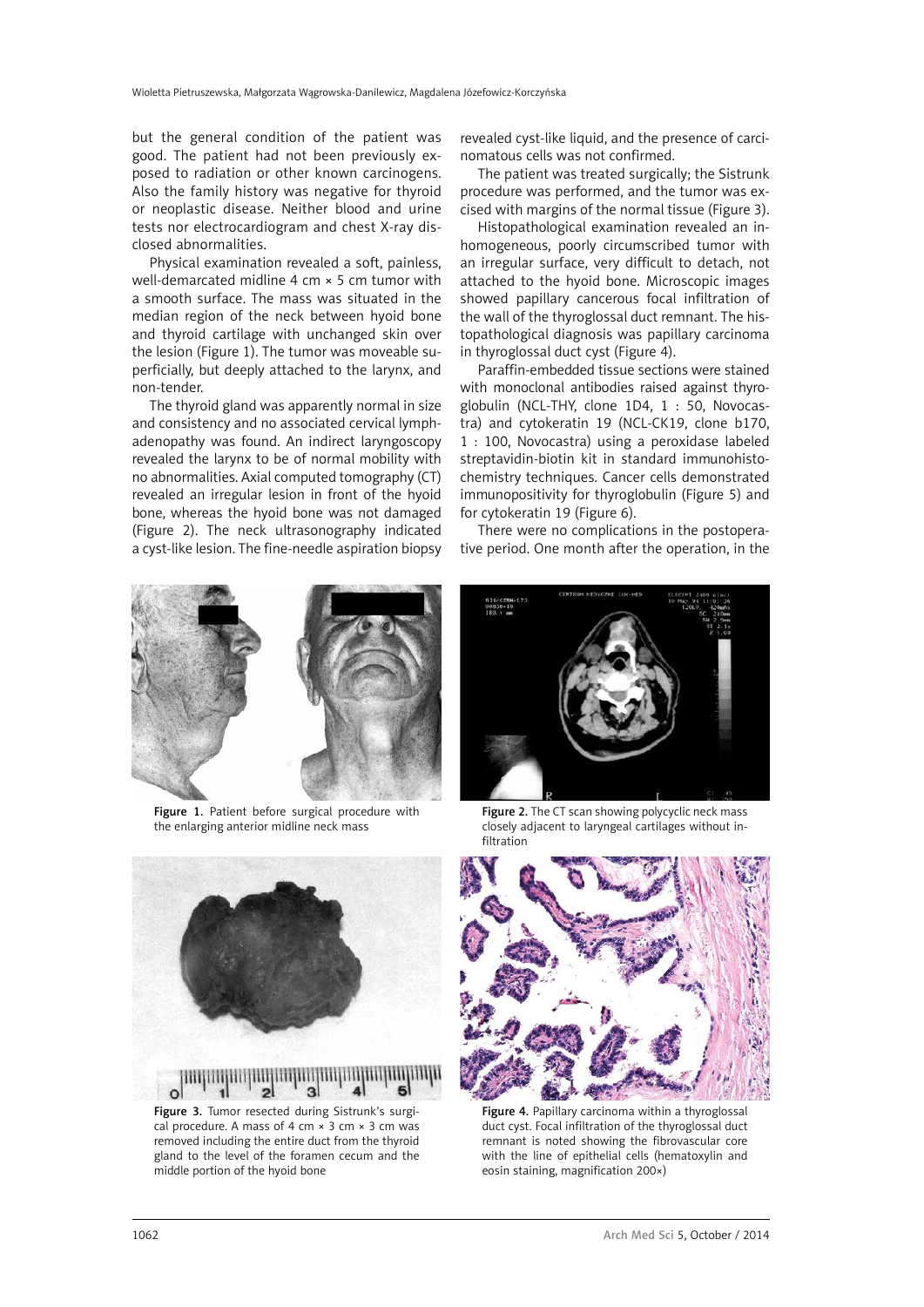

Figure 5. Diffuse cytoplasmic immunostaining for thyroglobulin in papillary carcinoma cells within thyroglossal duct cyst (immunohistochemistry technique, magnification 400×)

control scintiscanning of the thyroid neither enlargement nor abnormalities were present in the gland. There were no focal lesions. The patient remained free of the disease at 16 years follow-up, which was performed by clinical and ultrasound examination.

Carcinoma arising in a TGDC is a very rare lesion, occurring in fewer than 1% of patients [8, 12]. Approximately 215 cases of malignant tumors in TGDC were reported up to 2002 [7] and only several since then, which indicates that malignancies of TGDC are extremely rare. Female to male predominance is noticeable [2, 4, 7, 13]. The most common histolologic type is papillary carcinoma (80-95%), followed by mixed papillary-follicular carcinoma (8%) and squamous cell carcinoma (6%) [6, 12–17]. There are some characteristic histological hallmarks such as: formation of papillary structure; nuclear morphological variations such as ground glass nuclei, pseudo-inclusions, intranuclear grooves and filaments; and concentrically calcified structures named psammoma bodies that are regarded as strong indicators of papillary carcinoma. Moreover, immunopositivity for thyroglobulin, a glycosylated protein synthesized by follicular epithelial cells of the thyroid, which provides iodination sites for the formation of thyroid hormones, is also crucial for diagnosis (Figure 5).

Cytokeratin 19 reacts with the smallest human cytokeratin filaments and shows a heterogeneous staining pattern in non-keratinizing squamous epithelia and hair follicles with strong staining of the basal layer. In all cases of papillary carcinomas immunostaining for cytokeratin 19 was strongly positive in contrast to non-papillary carcinomas where immunohistochemistry revealed negative results. Therefore immunopositivity for cytokeratin 19 was a highly sensitive marker in the diagnosis for papillary thyroid carcinoma [18].

Other types of TGDC carcinoma, such as follicular, anaplastic, squamous cell carcinoma and



Figure 6. Immunostaining for cytokeratin 19 shows positive cytoplasmic reaction in most cells of papillary carcinoma in thyroglossal duct cyst (immunohistochemistry technique, magnification 400×)

Hurtle cell carcinoma, are described rarely in the literature [16, 19–21]. It is very important to emphasize that papillary carcinoma is associated with genetic rearrangements, especially in thyroid transcription factors (TITF1, TITF2 and PAX8) and the gene for the thyroid-stimulating hormone receptor (TSHR). It is frequently a multifocal lesion [10]. The frequency of multifocal malignant papillary tumor ranges from 18 to 75% in the literature [9, 22].

Carcinoma of the TGDC should be suspected when the lesion is hard, fixed and irregular. However, as in the present case, often it imitates a benign lesion. It is worth noting that 80% of TGDC carcinomas are 2–5 cm in size [4].

There are some useful methods of carcinoma in TGDC diagnosis, but none of them is applied in all cases. The importance of CT and <sup>99</sup>Tc scans in thyroid diagnosis is underlined [11, 12]. However, they are advisable only in patients with either abnormal thyroid function tests or absence of the thyroid gland proper during ultrasonography [6, 23].

Some authors strongly recommend fine-needle aspiration biopsy (FNAB) as a safe, well-tolerated and cost-effective procedure in diagnosing thyroglossal duct lesions. It is believed that the procedure, when carried out correctly by an experienced specialist, is an important tool in the evaluation of thyroglossal duct lesions [5, 13]. Nevertheless, cytology smears are inconclusive in approximately 50% of the described cases. High cellularity, the presence of papillary formations and cells with enlarged nuclei with anisonucleosis and powdery chromatin with definitive nucleoli are supposed to be the major diagnostic criteria for papillary carcinoma, regardless of its location. Some authors claim that FNAB is especially recommended in head and neck lesions because of the possibility of being performed in an outpatient clinic as well as being repeated until an appropriate specimen is obtained [5, 6, 8, 13, 24].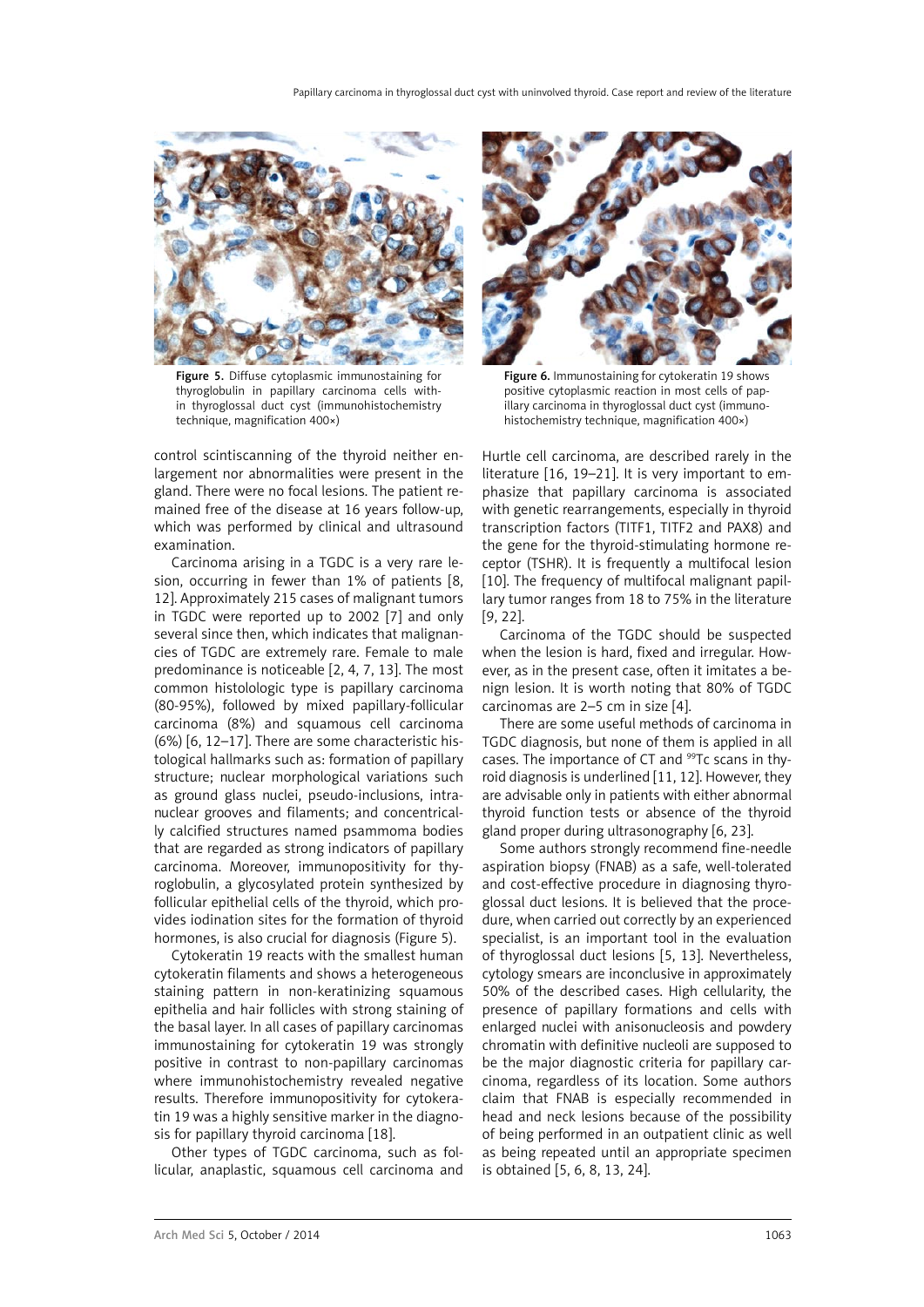Establishing what is the origin of TGDC carcinoma (primary ectopic or metastatic from thyroid gland proper) has an influence on treatment decision making. It was believed that in the presence of the thyroid gland proper, each malignancy of the ectopic tissue should be considered as a metastasis, whereas absence of orthotopic thyroid tissue indicated an obvious non-metastatic origin [25]. This imposed the necessity of thyroidectomy in cases of thyroid gland presence. However, Renard *et al.* [14] demonstrated that out of 43 patients with TGDC carcinoma, who underwent total thyroidectomy, the carcinoma in the thyroid gland proper was revealed only in 6 patients. Others were in agreement with this [4, 13]. Nevertheless, numerous doubts related to treatment methods have persisted till today. Currently, the performed methods include the Sistrunk procedure, near total thyroidectomy, total thyroidectomy, 131I ablation and thyroid suppression therapy. Some authors prefer treating thyroglossal duct carcinoma with a near total or total thyroidectomy and <sup>131</sup>l ablation as the recurrence rate is the lowest [8, 17]. Others believe that the malignancy is primary and prefer removal of all thyroglossal duct remnants in cases of absence of the suspicion of thyroid malignancy followed by long-term observation due to the prolonged course of papillary thyroid carcinoma. In such cases total thyroidectomy for exclusion of metastases from the thyroid is unnecessary and the Sistrunk procedure is sufficient for recovery [7, 15, 26]. No recurrence was observed in a group of patients treated by the Sistrunk procedure [4, 27, 28], as in the present case. It has also been reported that total thyroidectomy following the Sistrunk procedure does not have a significant impact on the treatment outcome [29]. The controversy in the treatment encouraged Plaza *et al.* [8] to propose an algorithm for the management of TGDC and neoplasm in it. However, thyroid suppression therapy after the Sistrunk procedure in patients with low risk disease has probably no significant effect [6]. The present patient, who underwent the Sistrunk procedure without total thyroidectomy and for 16 years remained free of the disease, is a very good confirmation that routine thyroidectomy and the necessity of lifelong thyroxin supplementary therapy is unnecessary in low risk patients and can be a slight modification of the proposed algorithm and the significant findings of the presented review.

In conclusion, the prognosis of papillary carcinoma arising in TGDC is very good. The overall survival rate is 95.5% at 10 years. Moreover, carcinomas of the TGDC demonstrate lower frequency of regional lymph node metastasis in comparison with that arising in the thyroid gland proper [5, 6].

References

- 1. Organ GM, Organ CH Jr. Thyroid gland and surgery of the thyroglossal duct: exercise and applied embryology. World J Surg 2000; 24: 886-90.
- 2. Allard RH. The thyroglossal cyst. Head Neck Surg 1982; 5: 134-46.
- 3. Fumarola A, Trimboli P, Cavaliere R, et al. Thyroid papillary carcinoma arising in ectopic thyroid tissue within a neck branchial cyst. World J Surg Oncol 2006; 4: 24.
- 4. Naghavi SE, Jalali MM. Papillary carcinoma of thyroglossal duct cyst. Med Sci Monit 2003; 9: CS67-70.
- 5. Yang YJ, Haghir S, Wanamaker JR, Powers CN. Diagnosis of papillary carcinoma in a thyroglossal duct cyst by fine-needle aspiration biopsy. Arch Pathol Lab Med 2000; 124: 139-42.
- 6. Ishay A, Elmalah I, Luboshitzky R. Papillary carcinoma in a thyroglossal duct cyst. Isr Med Assoc J 2008; 10: 312-3.
- 7. Chu YC, Han JY, Han HS, Kim JM, Min SK, Kim YM. Primary papillary carcinoma arising in a thyroglossal duct cyst. Yonsei Med J 2002; 43: 381-4.
- 8. Plaza CP, López ME, Carrasco CE, Meseguer LM, Perucho Ade L. Management of well-differentiated thyroglossal remnant thyroid carcinoma: time to close the debate? Report of five new cases and proposal of a definitive algorithm for treatment. Ann Surg Oncol 2006; 13: 745-52.
- 9. Roses DF, Snively SL, Phelps RG, Cohen N, Blum M. Carcinoma of the thyroglossal duct. Am J Surg 1983; 145: 266-9.
- 10. Macchia PE. Recent advances in understanding the molecular basis of primary congenital hypothyroidism. Mol Med Today 2000; 6: 36-42.
- 11. Batsakis JG, El-Naggar AK, Luna MA. Thyroid gland ectopias. Ann Otol Rhinol Laryngol 1996; 105: 996-1000.
- 12. Pérez JS, Muñoz M, Naval L, Blasco A, Diaz FJ. Papillary carcinoma arising in lingual thyroid. J Craniomaxillofac Surg 2003; 31: 179-82.
- 13. Falconieri G, Della Libera D, Zanella M. Papillary thyroid carcinoma of the thyroglossal duct cyst: comparative cytohistologic and immunochemical study of 2 new cases and review of the literature. Int J Surg Pathol 2001; 9: 65-71.
- 14. Renard TH, Choucair RJ, Stevenson WD, Brooks WC, Poulos E. Carcinoma of the thyroglossal duct. Surg Gynecol Obstet 1990; 171: 305-8.
- 15. Weiss SD, Orlich CC. Primary papillary carcinoma of a thyroglossal duct cyst: report of a case and literature review. Br J Surg 1991; 78: 87-9.
- 16. Deshpande A, Bobhate SK. Squamous cell carcinoma in thyroglossal duct cyst. J Laryngol Otol 1995; 109: 1001-4.
- 17. Heshmati HM, Fatourechi V, van Heerden JA, Hay ID, Goellner JR. Thyroglossal duct carcinoma: report of 12 cases. Mayo Clin Proc 1997; 72: 315-9.
- 18. Nga ME, Lim GS, Soh CH, Kumarasinghe MP. HBME-1 and CK19 are highly discriminatory in the cytological diagnosis of papillary thyroid carcinoma. Diagn Cytopathol 2008; 36: 550-6.
- 19. Woods RH, Saunders JR Jr, Pearlman S, Hirata RM, Jaques DA. Anaplastic carcinoma arising in a thyroglossal duct tract. Otolaryngol Head Neck Surg 1993; 109: 945-9.
- 20. Cote DN, Sturgis EM, Peterson T, Miller RH. Thyroglossal duct cyst carcinoma: an unusual case of Hürthle cell carcinoma. Otolaryngol Head Neck Surg 1995; 113: 153-6.
- 21. van Zuiden LJ, Machin GA, Mydland WE. Follicular carcinoma in a thyroglossal duct. Can J Surg 1979; 22: 590-2.